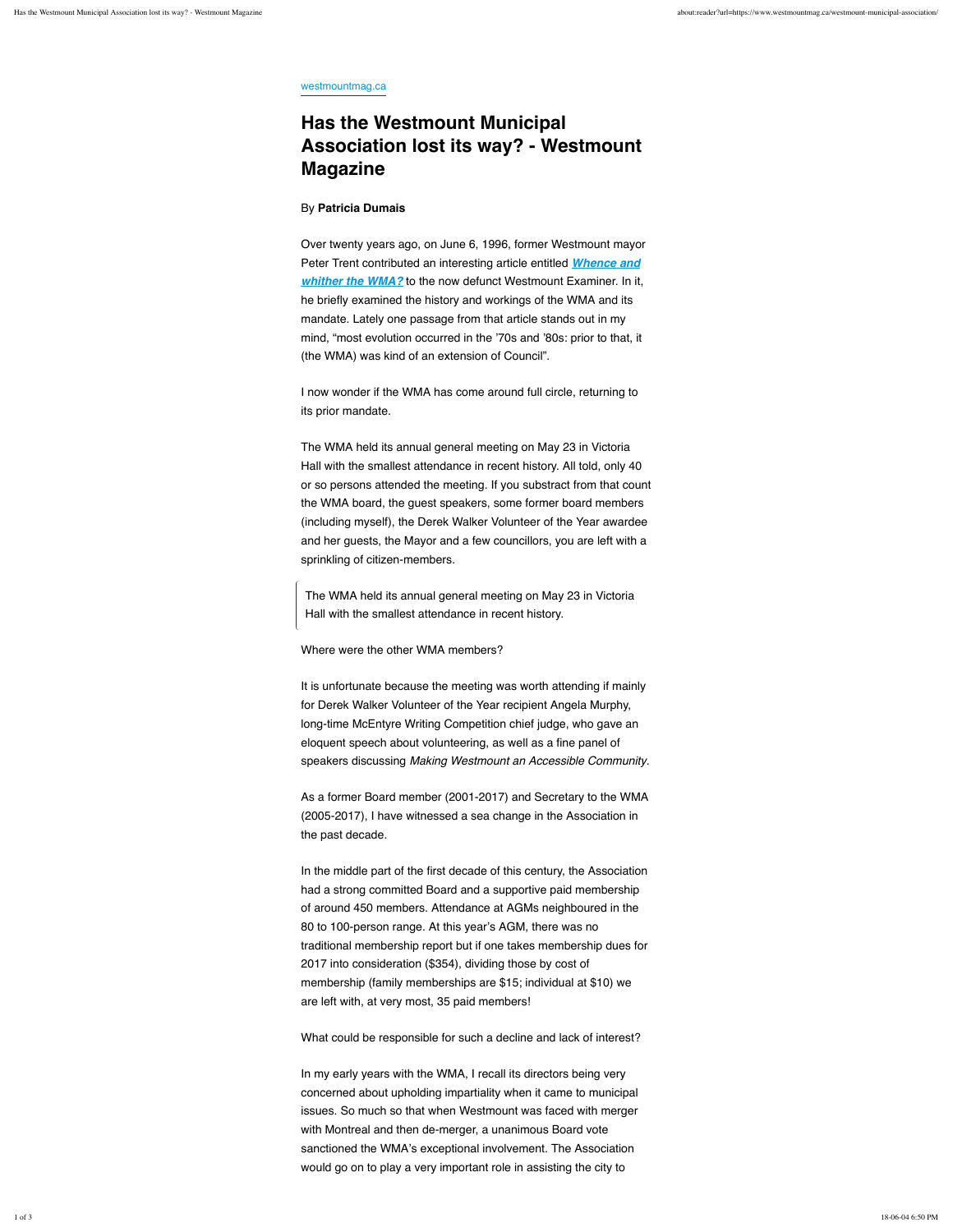inform and involve citizens on these issues.

ʻIn my early years with the WMA, I recall its directors being very concerned about upholding impartiality when it came to municipal issues.'

Unfortunately I have witnessed some of that impartiality gradually go by the wayside. Is it that some directors do not understand the true mandate of the WMA or do they have particular objectives that they wish to pursue?

And what is the true mandate of the WMA?

If you consult the WMA's promotional flyer (printed in 2013), it states, "the Westmount Municipal Association (WMA) is a community-based organization *independent of the municipal administration*. The WMA is run by volunteers and acts as a *non-partisan* community link between citizens and City Hall".

Also according to the flyer, one of the roles of the WMA is to "take a stand on public issues by examining all sides and advocating a course of action".

If you look into the current Second Pool Project, the WMA has been very vocal in supporting the City. It organized a meeting, not to gather their member's opinions about whether a second pool made sense, but rather to invite pool supporters to dream up their wish list, as if the pool was a fait accompli. This meeting only served citizens in favour of the pool and alienated everyone else. It is not the job of the WMA to take sides and divide people. And it is not the WMA's job to be a cheerleader for city projects.

Furthermore, a needs analysis for a second pool has yet to be done. How could the WMA be so irresponsible in pre-emptively supporting a project that may not serve the best interests of the population?

ʻNo matter what the citizen concern… it should always be addressed… All issues should be treated in an objective, fair manner and followed up upon.'

Another role of the WMA, once again according to the flyer, is to "Assist citizens and groups who wish to bring issues to public attention".

In the later years of my tenure, I have witnessed groups calling on the WMA for assistance only to be eventually ignored, with no follow-up to their concerns. No matter what the citizen concern, and some are more valid or serious than others, it should always be addressed, either by steering citizens to resources or, if need be, by addressing council with the concern. All issues should be treated in an objective, fair manner and followed up upon.

If it elects to serve only certain interest groups and ignore others, or worse, serve as a thinly disguised propaganda machine for City Hall, then it certainly cannot claim to be a non-partisan community link between citizens and City Hall.

In the end, whom does the WMA serve?

Sign-up to our newsletter and get email notification of our most recent articles

Sign up